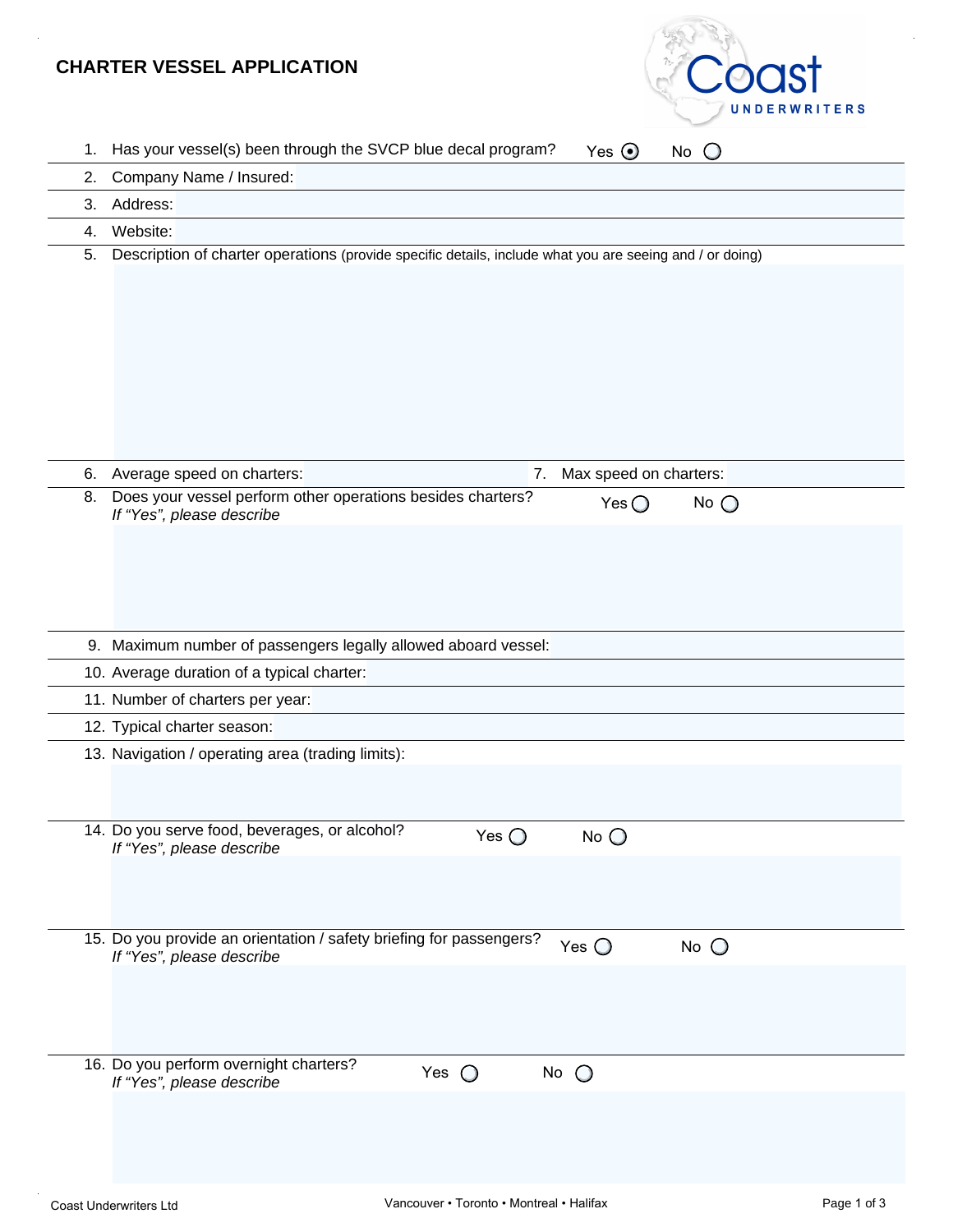### 17. **VESSEL DETAILS**

|                                                                                                              | <b><i>II. VESSEL DETAILS</i></b>                                                 |  |          |           |  |                     |                |                     |  |
|--------------------------------------------------------------------------------------------------------------|----------------------------------------------------------------------------------|--|----------|-----------|--|---------------------|----------------|---------------------|--|
|                                                                                                              |                                                                                  |  | Vessel 1 |           |  | Vessel 2            |                | Vessel 3            |  |
|                                                                                                              | Age of vessel                                                                    |  |          |           |  |                     |                |                     |  |
| Year purchased                                                                                               |                                                                                  |  |          |           |  |                     |                |                     |  |
| Year re-built                                                                                                |                                                                                  |  |          |           |  |                     |                |                     |  |
|                                                                                                              | Make and model                                                                   |  |          |           |  |                     |                |                     |  |
|                                                                                                              | Length                                                                           |  |          |           |  |                     |                |                     |  |
|                                                                                                              | Maximum speed                                                                    |  |          |           |  |                     |                |                     |  |
|                                                                                                              | Hull material                                                                    |  |          |           |  |                     |                |                     |  |
|                                                                                                              | $H.I.N.$ #                                                                       |  |          |           |  |                     |                |                     |  |
|                                                                                                              | Market value of vessel                                                           |  |          |           |  |                     |                |                     |  |
|                                                                                                              | Replacement cost of vessel                                                       |  |          |           |  |                     |                |                     |  |
|                                                                                                              | Tender details (size, engine)                                                    |  |          |           |  |                     |                |                     |  |
|                                                                                                              | <b>18. MAIN ENGINE DETAILS</b>                                                   |  |          |           |  |                     |                |                     |  |
|                                                                                                              | Make                                                                             |  | Year     | <b>HP</b> |  | <b>Market Value</b> |                | Serial No.          |  |
| Engine 1                                                                                                     |                                                                                  |  |          |           |  |                     |                |                     |  |
| Engine 2                                                                                                     |                                                                                  |  |          |           |  |                     |                |                     |  |
| Aux. Engine                                                                                                  |                                                                                  |  |          |           |  |                     |                |                     |  |
|                                                                                                              | <b>19. TRAILER DETAILS</b>                                                       |  |          |           |  |                     |                |                     |  |
| Trailer 1                                                                                                    | Make                                                                             |  |          | Year      |  | V.I.N.              |                | <b>Market Value</b> |  |
| Trailer <sub>2</sub>                                                                                         |                                                                                  |  |          |           |  |                     |                |                     |  |
|                                                                                                              |                                                                                  |  |          |           |  |                     |                |                     |  |
|                                                                                                              | If your vessel is over 15 years old, do you have a condition & valuation survey? |  |          |           |  |                     |                |                     |  |
|                                                                                                              | If "Yes", please attach a copy                                                   |  |          |           |  |                     | Yes $\bigcirc$ | No $\bigcirc$       |  |
|                                                                                                              | 20. MOORAGE / STORAGE:                                                           |  |          |           |  |                     |                |                     |  |
|                                                                                                              | Where is your vessel moored during the following seasons?                        |  |          |           |  |                     |                |                     |  |
|                                                                                                              |                                                                                  |  |          |           |  |                     |                |                     |  |
| Operating season:                                                                                            |                                                                                  |  |          |           |  |                     |                |                     |  |
|                                                                                                              |                                                                                  |  |          |           |  |                     |                |                     |  |
|                                                                                                              |                                                                                  |  |          |           |  |                     |                |                     |  |
| Off season:                                                                                                  |                                                                                  |  |          |           |  |                     |                |                     |  |
|                                                                                                              |                                                                                  |  |          |           |  |                     |                |                     |  |
| 21. EQUIPMENT                                                                                                |                                                                                  |  |          |           |  |                     |                |                     |  |
| $No$ $O$<br>Yes $\bigcirc$<br>Do you have equipment that goes on and off the vessel which requires coverage? |                                                                                  |  |          |           |  |                     |                |                     |  |
| If "Yes", please describe (include insured value and security / storage during non-operating hours)          |                                                                                  |  |          |           |  |                     |                |                     |  |
|                                                                                                              |                                                                                  |  |          |           |  |                     |                |                     |  |
|                                                                                                              |                                                                                  |  |          |           |  |                     |                |                     |  |
|                                                                                                              |                                                                                  |  |          |           |  |                     |                |                     |  |
|                                                                                                              |                                                                                  |  |          |           |  |                     |                |                     |  |
|                                                                                                              |                                                                                  |  |          |           |  |                     |                |                     |  |
|                                                                                                              |                                                                                  |  |          |           |  |                     |                |                     |  |